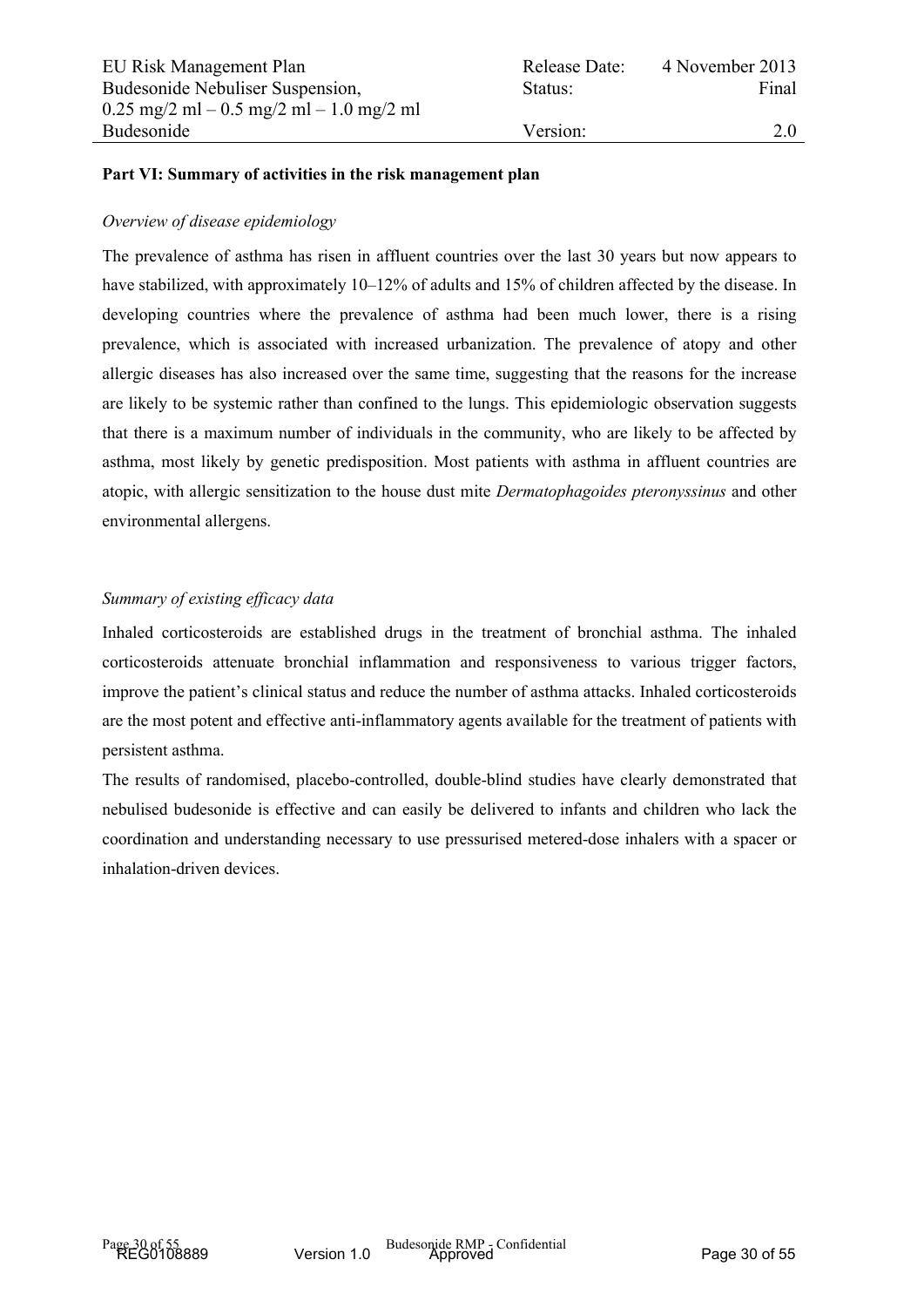## *Summary of safety concerns*

The following identified and potential risks for budesonide are known and appropriately described with advice to patients and physicians for an appropriate use of the product:

| <b>Risk</b>                                                                                        | What is known                                                                                                                                                                                                                                                                                                                                                                                                                                                                                                                    | Preventability                                                                                                                                                                                                                                                                                                     |
|----------------------------------------------------------------------------------------------------|----------------------------------------------------------------------------------------------------------------------------------------------------------------------------------------------------------------------------------------------------------------------------------------------------------------------------------------------------------------------------------------------------------------------------------------------------------------------------------------------------------------------------------|--------------------------------------------------------------------------------------------------------------------------------------------------------------------------------------------------------------------------------------------------------------------------------------------------------------------|
| Systemic<br>corticosteroid<br>effects                                                              | Budesonide is a halogen-free<br>glucocorticosteroid and share the<br>actions of this class of hormones.<br>Possible systemic effects include<br>Cushing's disease. Cushingoid                                                                                                                                                                                                                                                                                                                                                    | Following normal medical and pharmacy<br>practice, patients should be instructed on<br>the proper use of Budesonide Nebuliser<br>Suspension.                                                                                                                                                                       |
|                                                                                                    | features, adrenal suppression, growth<br>retardation in children and adolescents,<br>decrease in bone mineral density,<br>cataract, glaucoma, and more rarely, a<br>range of psychological or behavioural<br>effects including psychomotor<br>hyperactivity, sleep disorders, anxiety,<br>depression or aggression (particularly<br>in children).                                                                                                                                                                                | The maintenance dose should be adjusted<br>to the individual needs of the patient<br>taking into account the severity of the<br>disease and the clinical response of the<br>patient. When therapeutic effects are<br>obtained, the maintenance dose should<br>be reduced to the lowest possible<br>effective dose. |
| Risks in<br>switching<br>patients from<br>oral<br>corticosteroids<br>to inhaled<br>corticosteroids | Adrenal insufficiency may occur.                                                                                                                                                                                                                                                                                                                                                                                                                                                                                                 | In patients being switched from systemic<br>corticosteroids to inhaled budesonide,<br>systemic corticosteroid therapy should be<br>withdrawn gradually.                                                                                                                                                            |
| Concurrent<br>use of<br>CYP3A4<br>inhibitors                                                       | The metabolism of budesonide is<br>primarily mediated by CYP 3A4.<br>Inhibitors of this enzyme such as<br>ketoconazole and itraconazole can,<br>therefore, increase systemic exposure<br>to budesonide several fold.<br>Limited data about this interaction on<br>high-dosed inhaled budesonide<br>indicate that a considerable increase in<br>the plasma concentration (on average<br>four-fold) can occur if itraconazole<br>200 mg once daily is administered<br>concomitantly with inhaled budesonide<br>(1 mg single dose). | Concomitant use should be avoided. If<br>this is not possible, the period between<br>treatments should be as long as possible<br>and a reduction of the budesonide could<br>also be considered.                                                                                                                    |

*Summary of risk minimisation activities by safety concern*

Please see the product information for details of routine risk minimisation measures.